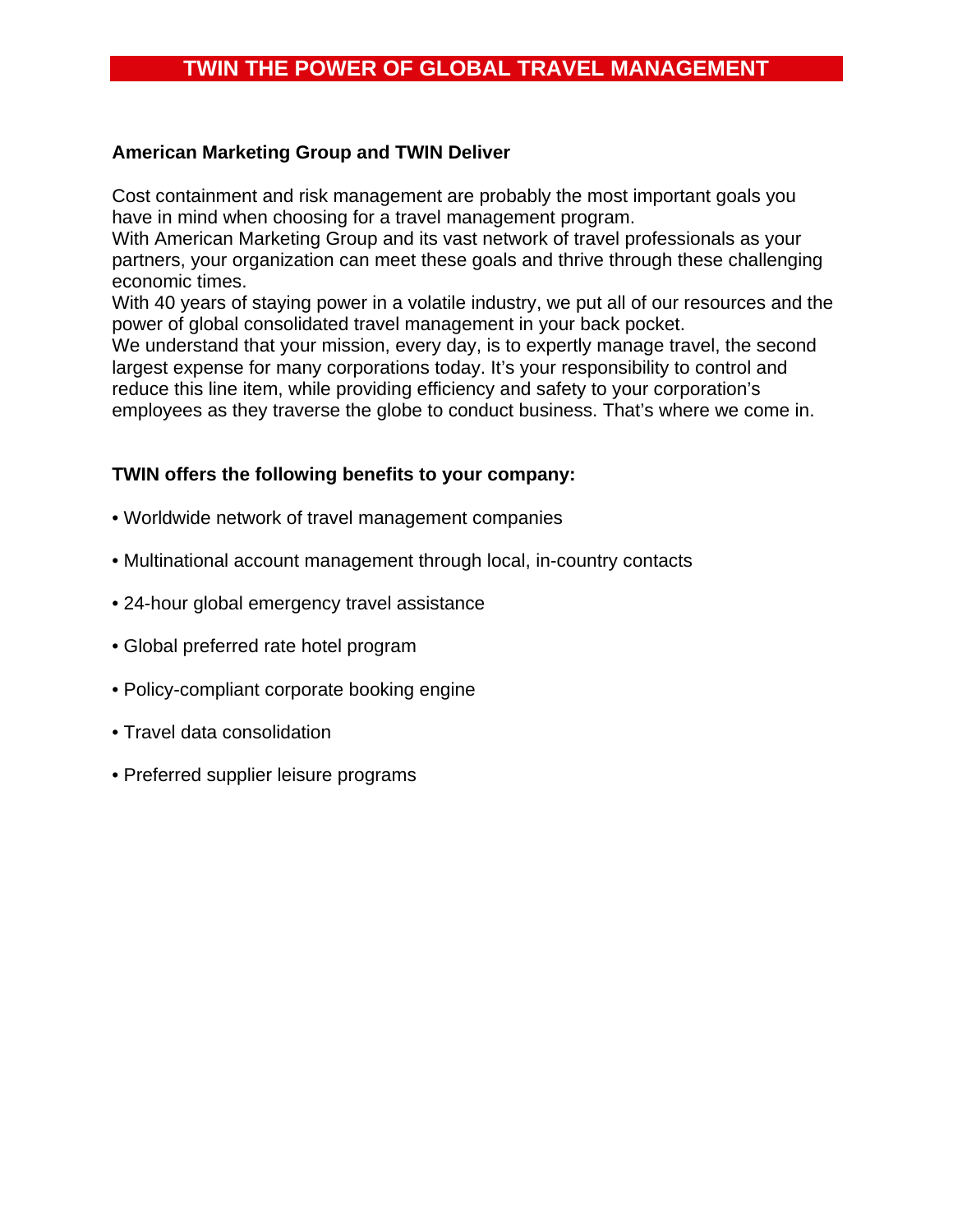## *GLOBAL HOTEL PROGRAM*

Our Global Preferred Rate Hotel Program features over 20,000 negotiated hotel rates around the world. In addition, you have access to BAR (Best Available Rate)—a flexible rate structure that gives you a better value with rates adjusted downward based on market conditions. This program includes a cross-section of over 120 leading hotel chains and hundreds of independent properties from budget to ultra-luxury. For over 20 years, our agencies have booked our global hotel program with the utmost confidence. You can be assured that your travelers are receiving one of the industry's highly regarded hotel programs.

#### **The benefits of our Global Preferred Rate Hotel Program include:**

- Negotiated, BAR (Best Available Rate) and promotional global rates.
- Last room availability.
- Block space program with access to thousands of sold-out properties.

• Amenities-rich program with room upgrades based on availability, complimentary breakfast, long-distance calls free of access charges, business center privileges, early check-in and late check-out.

• Outstanding meetings facilities and amenities.

#### **GLOBAL EMERGENCY TRAVEL SERVICE**

Corporate travelers demand a high level of service. They want, need and request access to their travel planners 24-hoursa-day, 7-days-a-week. With TRAVEL HELPLINE, business travelers are never alone when journeying across town or across continents. Our 24-hour global emergency assistance service offers on-thespot assistance from our experienced professionals, who have the knowledge, skill and flexibility to respond to your employees unique travel needs.

### **One toll-free phone call to TRAVEL HELPLINE provides:**

• Personalized, attentive service that will satisfy all of a business traveler's needs.

- Up-to-the-minute information on flight delays, flight cancellations and airport conditions.
- Assistance with new or existing reservations for air, car and hotel.
- Ticket fulfillment for online booking tools.
- Toll-free international calling from more than 90 countries.

TRAVEL HELPLINE is the industry leader in satisfaction and call response time. We operate two full-service call centers — in Shannon, Ireland and Oyster Bay, New York. A state of the art telecommunications system and software ensures that a reservation agent is always standing by for calls from your traveling employees.